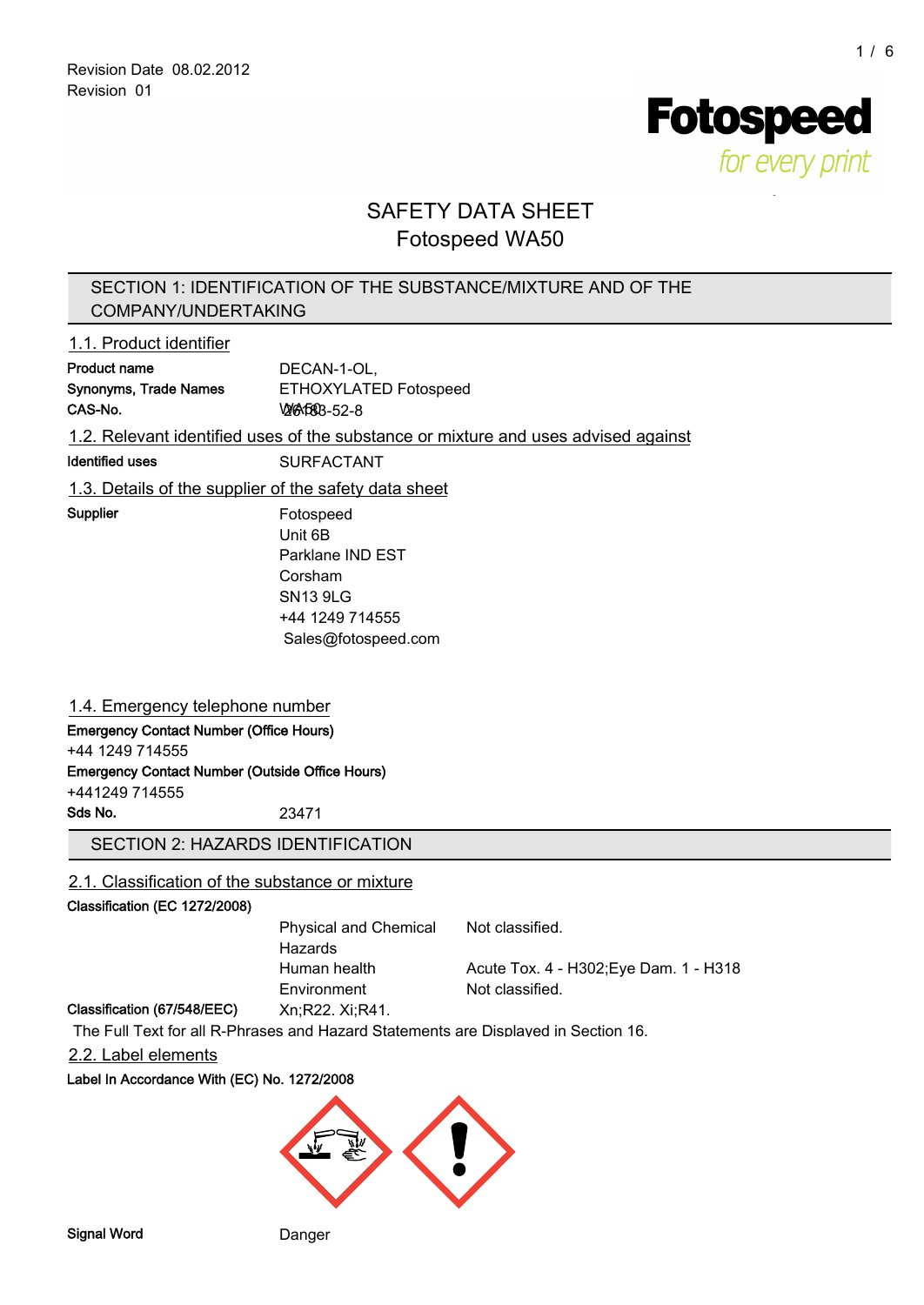### Hazard Statements

|                                 | H302             | Harmful if swallowed.                                                         |
|---------------------------------|------------------|-------------------------------------------------------------------------------|
|                                 | H318             | Causes serious eye damage.                                                    |
| <b>Precautionary Statements</b> |                  |                                                                               |
|                                 | P <sub>270</sub> | Do not eat, drink or smoke when using this product.                           |
|                                 | P <sub>280</sub> | Wear protective gloves/protective clothing/eye protection/face<br>protection. |
|                                 | P <sub>264</sub> | Wash contaminated skin thoroughly after handling.                             |
|                                 | P301+312         | IF SWALLOWED: Call a POISON CENTER or<br>doctor/physician if you feel unwell. |
|                                 | P305+351+338     | IF IN EYES: Rinse cautiously with water for several minutes.                  |
|                                 |                  | Remove contact lenses, if present and easy to do. Continue<br>rinsing.        |
|                                 | P330             | Rinse mouth.                                                                  |
|                                 | P <sub>501</sub> | Dispose of contents/container in accordance with regional<br>regulations.     |

## 2.3. Other hazards

Not Classified as PBT/vPvB by current EU criteria.

# SECTION 3: COMPOSITION/INFORMATION ON INGREDIENTS

## 3.1. Substances

| Product name | Fotospeed RA50 |
|--------------|----------------|
| CAS-No.      | 26183-52-8     |

#### Composition Comments

The data shown are in accordance with the latest EC Directives.

### SECTION 4: FIRST AID MEASURES

### 4.1. Description of first aid measures

### General information

General first aid, rest, warmth and fresh air. Do not give victim anything to drink if they are unconscious. Get medical attention if any discomfort continues.

### Inhalation

Remove victim immediately from source of exposure. Get medical attention if any discomfort continues.

### Ingestion

Immediately rinse mouth and drink plenty of water (200-300 ml). Get medical attention.

### Skin contact

Remove contaminated clothes and rinse skin thoroughly with water. Get medical attention if any discomfort continues.

### Eye contact

Immediately flush with plenty of water for up to 15 minutes. Remove any contact lenses and open eyes wide apart. Get medical attention immediately. Continue to rinse.

# 4.2. Most important symptoms and effects, both acute and delayed

### Ingestion

Nausea, vomiting. May cause stomach pain or vomiting.

### Skin contact

Prolonged skin contact may cause redness and irritation.

### Eye contact

Extreme irritation of eyes and mucous membranes, including burning and tearing.

### 4.3. Indication of any immediate medical attention and special treatment needed

No recommendation given, but first aid may still be required in case of accidental exposure, inhalation or ingestion of this chemical. If in doubt, GET MEDICAL ATTENTION PROMPTLY!

SECTION 5: FIREFIGHTING MEASURES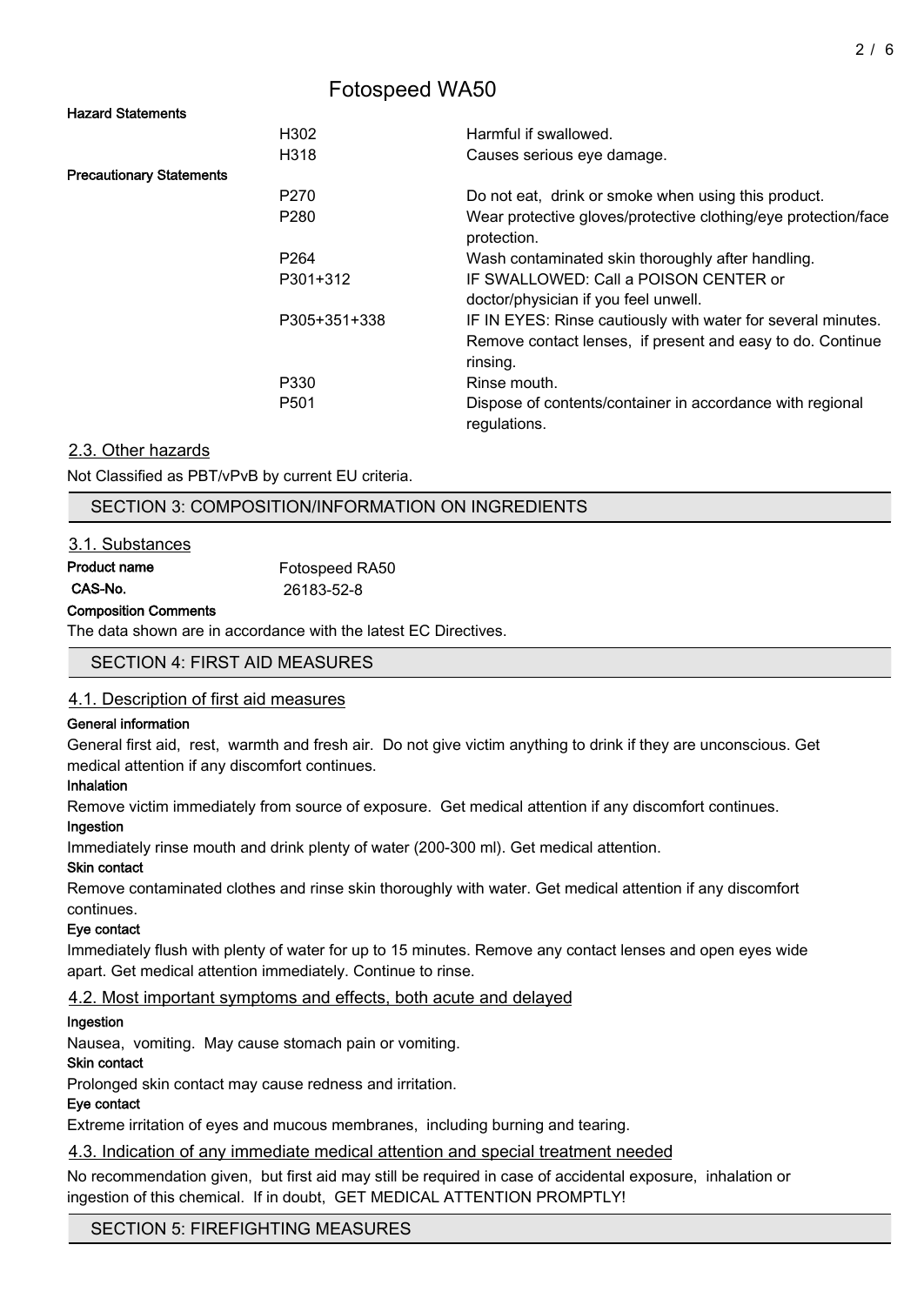# 5.1. Extinguishing media

# Extinguishing media

Extinguish with alcohol-resistant foam, carbon dioxide, dry powder or water fog.

## 5.2. Special hazards arising from the substance or mixture

## Specific hazards

Oxides of: Carbon.

5.3. Advice for firefighters

## Protective equipment for fire-fighters

Self contained breathing apparatus and full protective clothing must be worn in case of fire.

# SECTION 6: ACCIDENTAL RELEASE MEASURES

# 6.1. Personal precautions, protective equipment and emergency procedures

Wear protective clothing as described in Section 8 of this safety data sheet. In case of spills, beware of slippery floors and surfaces.

# 6.2. Environmental precautions

Spillages or uncontrolled discharges into watercourses must be IMMEDIATELY alerted to the Environmental Agency or other appropriate regulatory body.

# 6.3. Methods and material for containment and cleaning up

Absorb in vermiculite, dry sand or earth and place into containers. Wash thoroughly after dealing with a spillage.

# 6.4. Reference to other sections

Wear protective clothing as described in Section 8 of this safety data sheet.

# SECTION 7: HANDLING AND STORAGE

# 7.1. Precautions for safe handling

Avoid spilling, skin and eye contact. Provide good ventilation.

7.2. Conditions for safe storage, including any incompatibilities

Store in tightly closed original container in a dry, cool and well-ventilated place.

# 7.3. Specific end use(s)

The identified uses for this product are detailed in Section 1.2.

SECTION 8: EXPOSURE CONTROLS/PERSONAL PROTECTION

# 8.1. Control parameters

# Ingredient Comments

No exposure limits noted for ingredient(s).

# 8.2. Exposure controls

Protective equipment



Process conditions Provide eyewash station. Engineering measures Provide adequate ventilation. Respiratory equipment If ventilation is insufficient, suitable respiratory protection must be provided.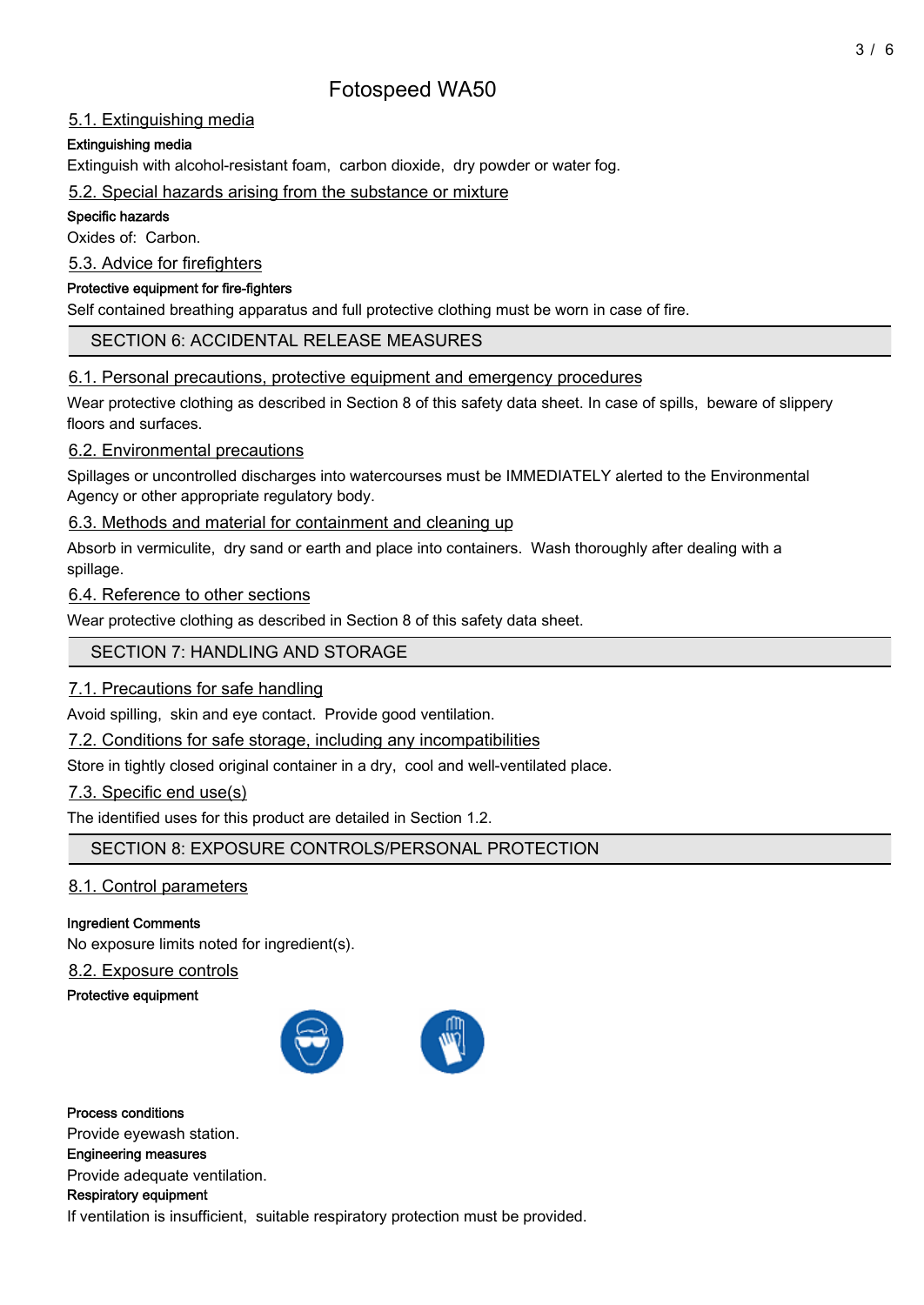## Hand protection

The most suitable glove must be chosen in consultation with the gloves supplier, who can inform about the breakthrough time of the glove material. Use protective gloves made of: Neoprene, nitrile, polyethylene or PVC.

## Eye protection

Wear tight-fitting goggles or face shield.

## Other Protection

Wear appropriate clothing to prevent any possibility of skin contact.

## Hygiene measures

DO NOT SMOKE IN WORK AREA! Wash hands at the end of each work shift and before eating, smoking and using the toilet. Promptly remove any clothing that becomes contaminated. Use appropriate skin cream to prevent drying of skin. When using do not eat, drink or smoke.

# SECTION 9: PHYSICAL AND CHEMICAL PROPERTIES

## 9.1. Information on basic physical and chemical properties

| Appearance                 | Liquid                 |
|----------------------------|------------------------|
| Colour                     | Colourless.            |
| Odour                      | Slight odour.          |
| Solubility                 | Soluble in water.      |
| Relative densitv           | $0.98 - 1.00$ @ 25     |
| pH-Value, Diluted Solution | $6$ @ 10               |
| Flash point                | > 100 CC (Closed cup). |
|                            |                        |

9.2. Other information

Not available.

SECTION 10: STABILITY AND REACTIVITY

# 10.1. Reactivity

No specific reactivity hazards associated with this product.

# 10.2. Chemical stability

Stable under normal temperature conditions and recommended use.

# 10.3. Possibility of hazardous reactions

None under normal conditions.

# 10.4. Conditions to avoid

Avoid excessive heat for prolonged periods of time.

# 10.5. Incompatible materials

### Materials To Avoid

Strong oxidising substances.

# 10.6. Hazardous decomposition products

Oxides of: Carbon.

# SECTION 11: TOXICOLOGICAL INFORMATION

# 11.1. Information on toxicological effects

# Aspiration hazard:

Inhalation Irritating to respiratory system. Ingestion Harmful if swallowed. Skin contact May cause defatting of the skin, but is not an irritant.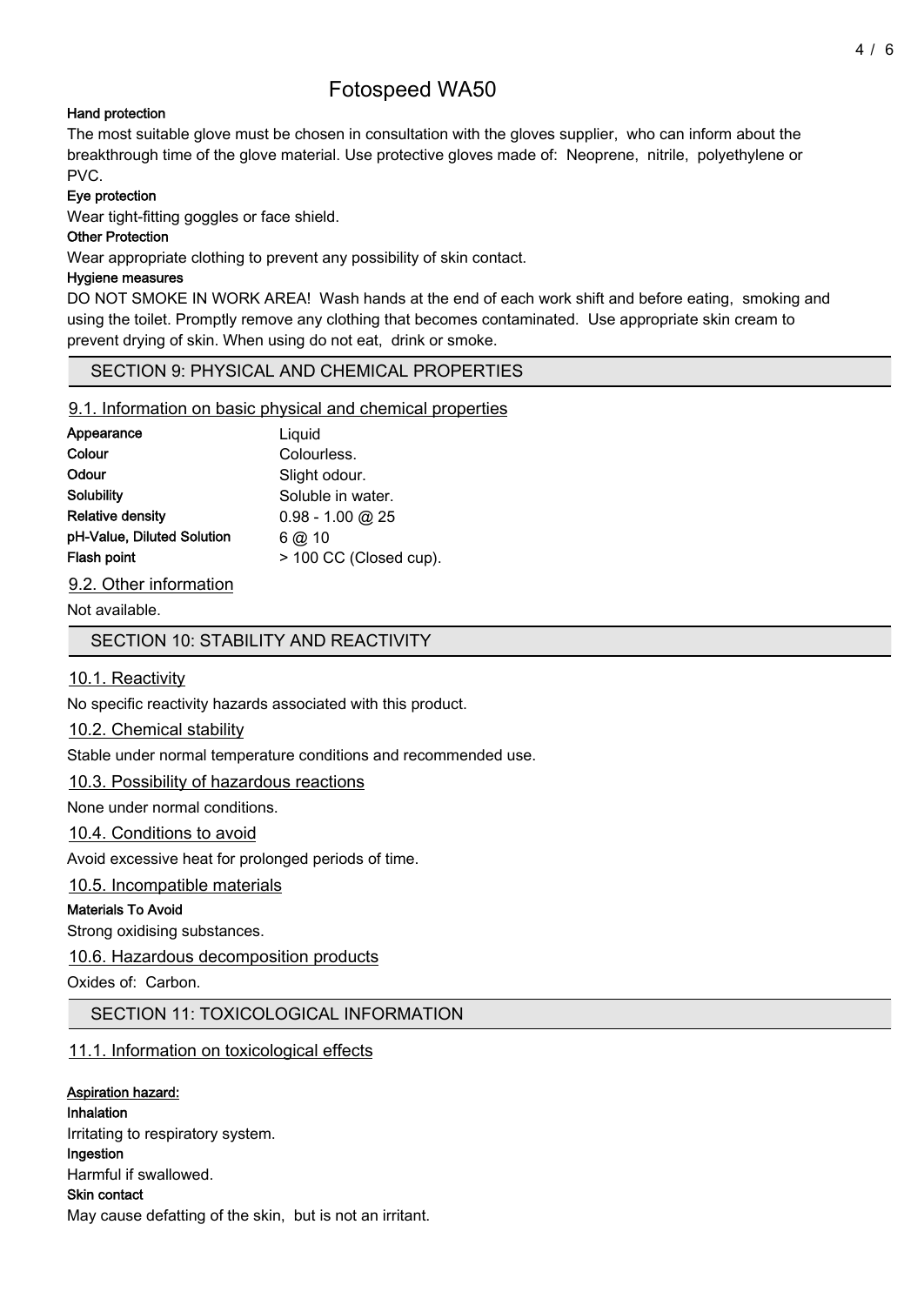# Eye contact

Risk of serious damage to eyes.

## SECTION 12: ECOLOGICAL INFORMATION

#### **Ecotoxicity**

The product components are not classified as environmentally hazardous. However, this does not exclude the possibility that large or frequent spills can have a harmful or damaging effect on the environment.

12.1. Toxicity

### Acute Fish Toxicity

Not considered toxic to fish.

12.2. Persistence and degradability

### **Degradability**

This surfactant complies with the biodegradability criteria as laid down in Regulation (EC) No.648/2004 on detergents. Data to support this assertion are held at the disposal of the competent authorities of the Member States and will be made available to them, at their direct request or at the request of a detergent manufacturer.

12.3. Bioaccumulative potential

## Bioaccumulative potential

The product does not contain any substances expected to be bioaccumulating.

12.4. Mobility in soil

## Mobility:

Not determined.

12.5. Results of PBT and vPvB assessment

Not Classified as PBT/vPvB by current EU criteria.

12.6. Other adverse effects

None known.

# SECTION 13: DISPOSAL CONSIDERATIONS

### General information

Waste is classified as hazardous waste. Disposal to licensed waste disposal site in accordance with the local Waste Disposal Authority.

### 13.1. Waste treatment methods

Dispose of waste and residues in accordance with local authority requirements.

# SECTION 14: TRANSPORT INFORMATION

General The product is not covered by international regulation on the transport of dangerous goods (IMDG, IATA, ADR/RID).

# 14.1. UN number

No information required.

14.2. UN proper shipping name

No information required.

14.3. Transport hazard class(es)

No information required.

14.4. Packing group

No information required.

14.5. Environmental hazards

Environmentally Hazardous Substance/Marine Pollutant

No.